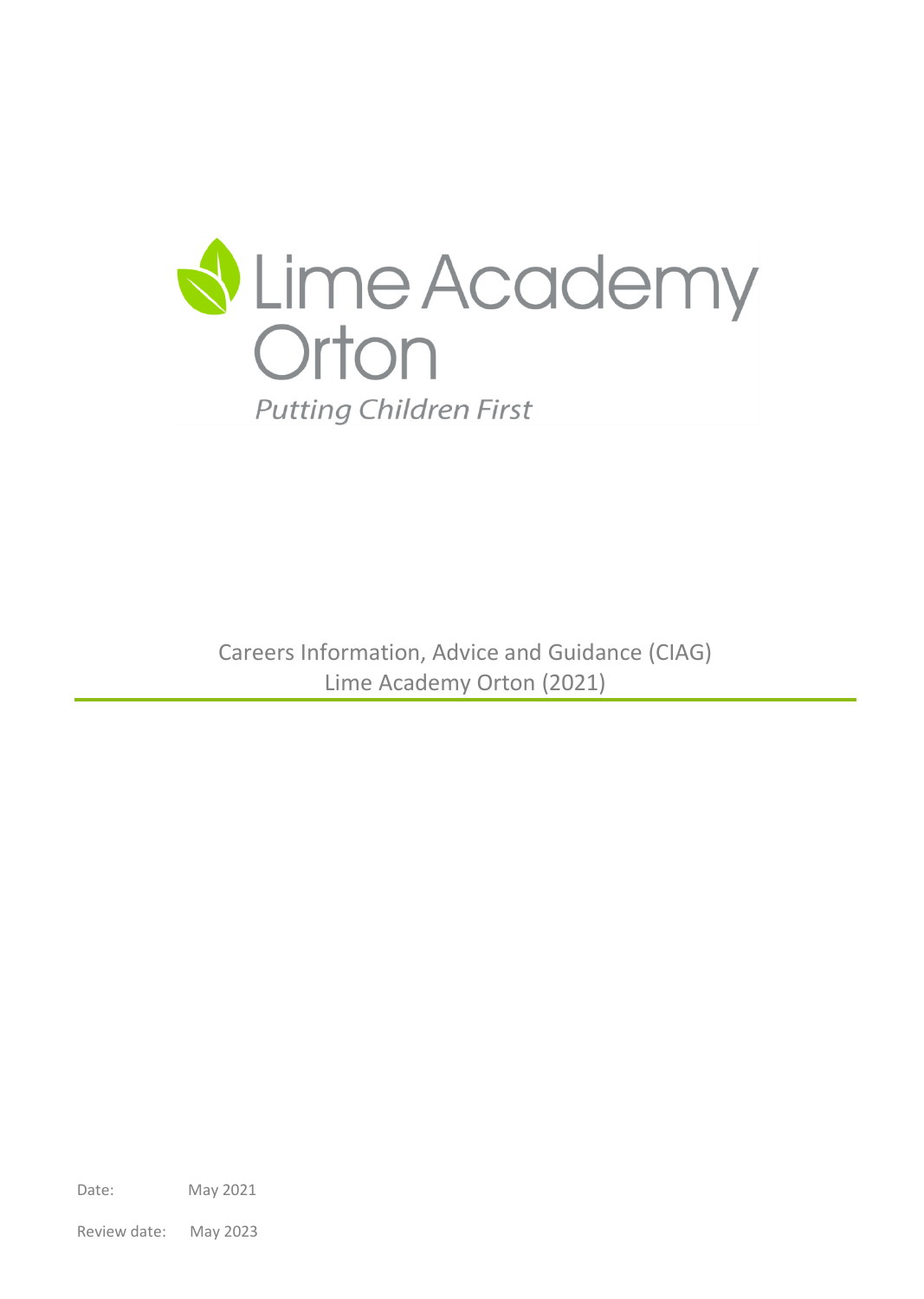#### **Purpose**

Here at Lime Academy Orton we aim to prepare our young people to become active participants and contributors to society. We want them to achieve the highest degree of personal independence, alongside the pursuit of wellbeing and happiness.

## **How our curriculum supports each pupil's journey to adulthood**

Throughout the school, Preparation for Adulthood (PfA) is embedded with our Pathways and each pupils individual Education Health Care Plan outcomes.

In Key Stage 4 our Pupils, where appropriate to their stage and needs receive more focussed careers learning through class-based activities associated with the Lime Academy Orton Hub (a community Charity shop and Café).

Our Pupils have opportunities to visit workplaces and to meet with employers and take part in a variety of enterprise activities. Our Post 16 curriculum is written in line with the DfE guidance 'Preparing for Adulthood'. It is acutely focussed on 'Employment, Independent Living, Good Health and Friends, Relationships and Community'. Career's education is addressed throughout the curriculum under these headings.

Post 16 pupils access a range of educational and social care provisions across the course of the academic year with a view to allowing them to form and express opinions about the different providers, and to have the opportunity to experience working in a different environment. Post 16 pupils also have the opportunity to visit workplaces, meet employers and employees, take part in a range of enterprise activities and participate in work related learning at the Lime Academy Orton Hub, where work tasks are tailored to the capabilities of the young person.

### **Transitions**

Transitions may take place at any point in a pupil's education journey to ensure that they access the provision most suitable of meeting their individual needs. We formally introduce transition planning is through the EHCP process from Year 9. For those pupils who will transition to other settings for a Post 16 placement we support them and their parents to visit the range of education and social care provisions that are available in the area, alongside the Family Liaison Worker. For those who stay with us for their Post 16 education our curriculum is built around these opportunities – allowing our pupil's to gain an understanding of the setting and make an informed choice about their Post 19 options - 'try before they buy!'

### **Gatsby Benchmarks**

We continue to work with Talentino to ensure that our school provides pupils with the right opportunities and provision to support and prepare them for adult life in modern Britain. We want all our pupils to move on from us with the skills and knowledge needed to access their preferred route.